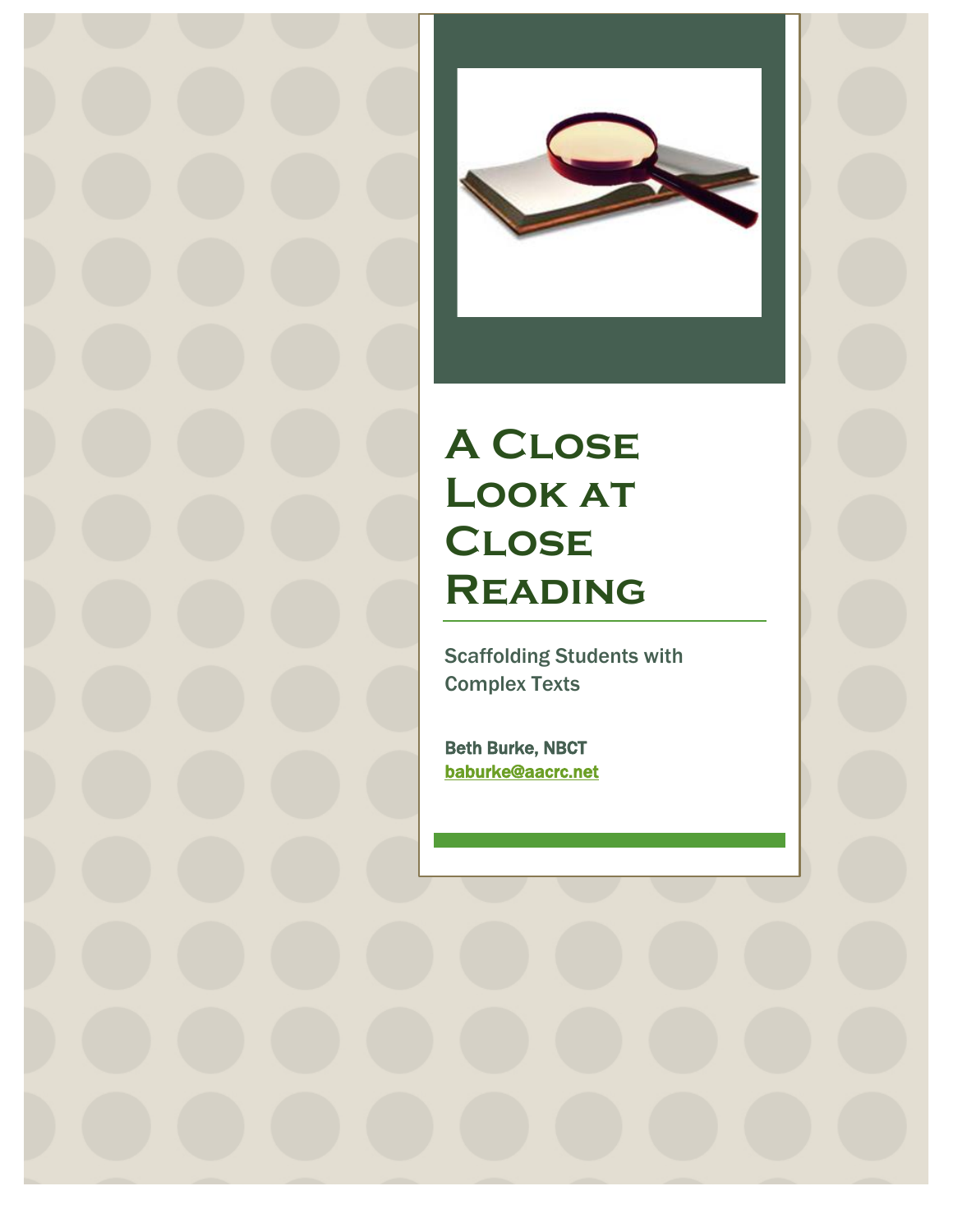# **Table of Contents**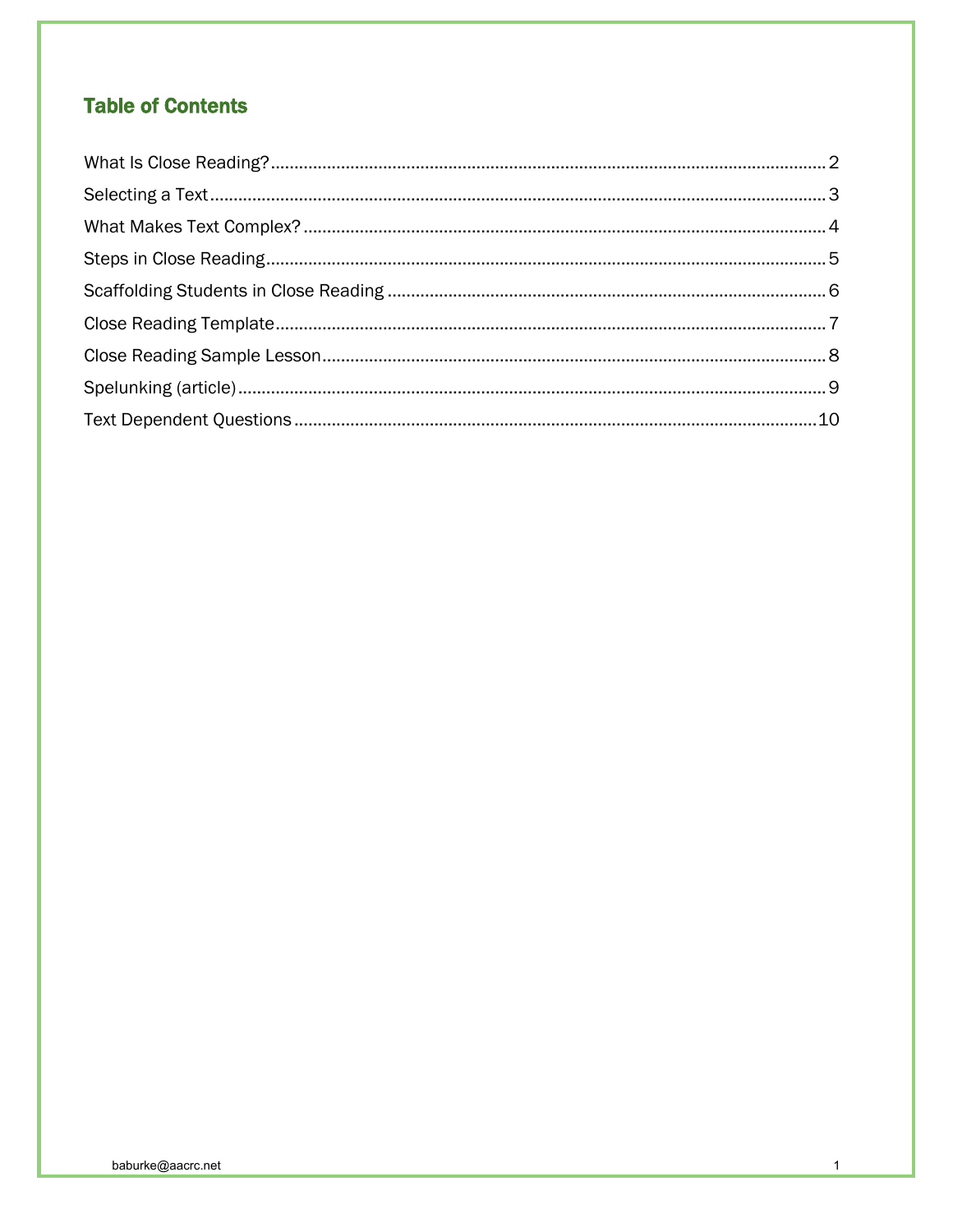# **What Is Close Reading?**

Close reading is thoughtful, critical analysis of a text that focuses on significant details or patterns in order to develop a deep, precise understanding of the text's form, craft, meanings, etc. It is a key requirement of the Common Core State Standards and directs the reader's attention to the text itself.

Close reading includes:

- Using short passages and excerpts
- Diving right into the text with limited pre-reading activities
- Focusing on the text itself
- Rereading deliberately
- Reading with a pencil
- Noticing things that are confusing
- Discussing the text with others
	- o Think-Pair Share or Turn and Talk frequently
	- o Small groups and whole class
- Responding to text-dependent questions

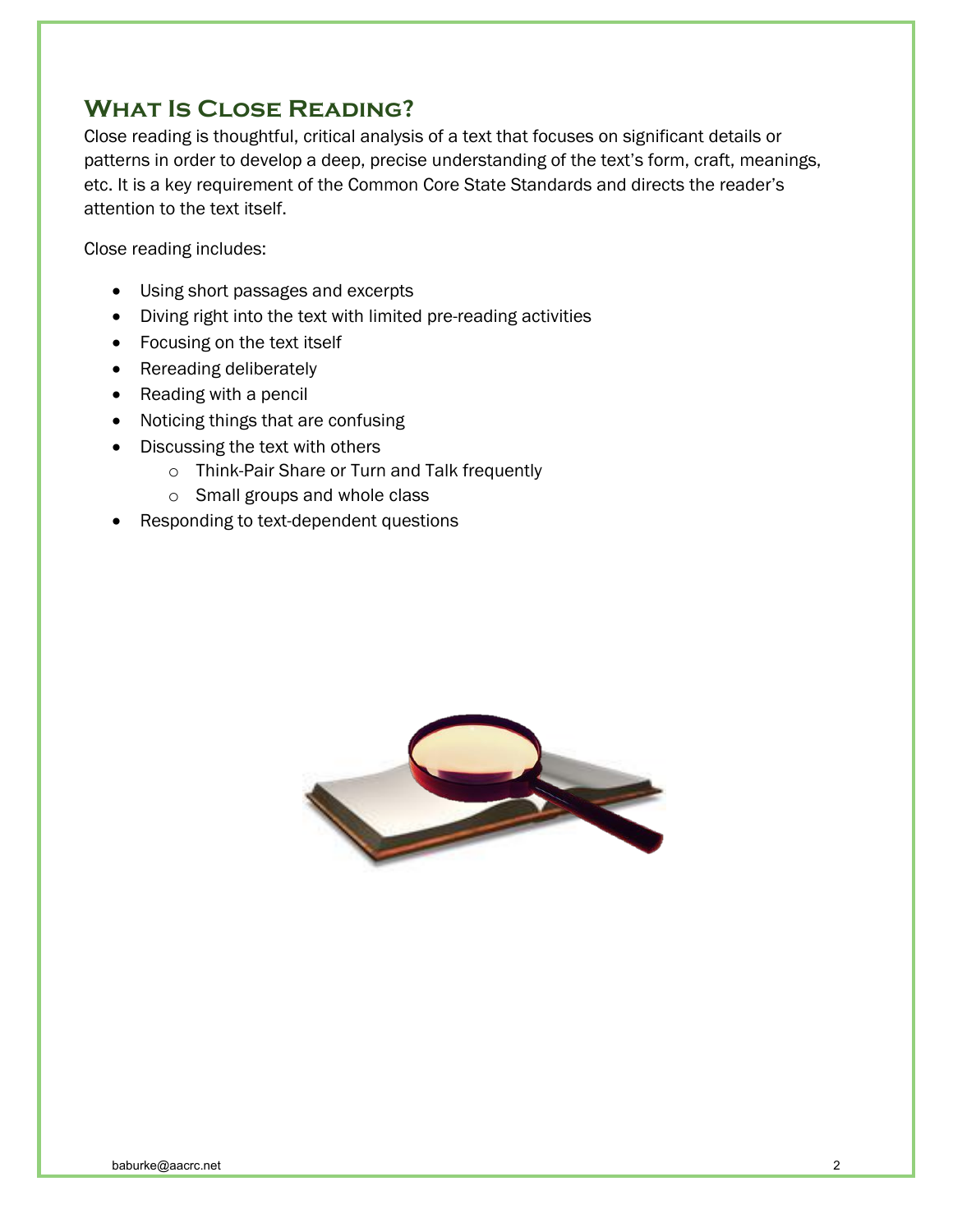# **Selecting a Text**

Not every text is appropriate for students to read closely. For example, while students enjoy reading *Diary of a Wimpy Kid* books, these novels offer simple story lines and vocabulary that are easily understandable. When you are done reading them, they don't leave you pondering deep ideas. Close reading should leave you considering thought-provoking messages that go beyond the text.

Close read-worthy texts include enough complex ideas worthy of exploring and discussing to sustain one or more days of instruction. According to Tim Shanahan, close reading is a multiday commitment to a text; you want students to read a text that offers rich enough vocabulary, ideas, and information to read, examine, and discuss over those days without feeling like you're beating a dead horse.

When selecting a text, you need to consider the three components of text complexity: Qualitative measures, Quantitative measures, and the Reader and the Task. Each of these is equally important when considering the complexity of a text.

Questions to consider:

#### *Qualitative*

- Does this text offer ideas or information that further students understanding of the topic?
- Does the text include a text structure that …
- Does the text follow familiar language conventions—sentence structures, word choices, etc.?
- What background knowledge do my students need to have to be successful with this text?

#### *Quantitative*

- Is this text on an appropriate readability level for the students in my group? How can I scaffold my students to ensure their success with this text?
	- \*The primary leveling tool used by the Common Core is Lexile. For more information or to find the lexile of a text, visit Lexile.com.

#### *Reader and Task Considerations*

- How much prior knowledge do my students have about this topic?
- How interested are they?
- What will be difficult for my students in reading this passage?

Appendix B of the Common Core State Standards includes sample lists of exemplar texts that give you an idea of what complex texts look like in each of the grade level bands.

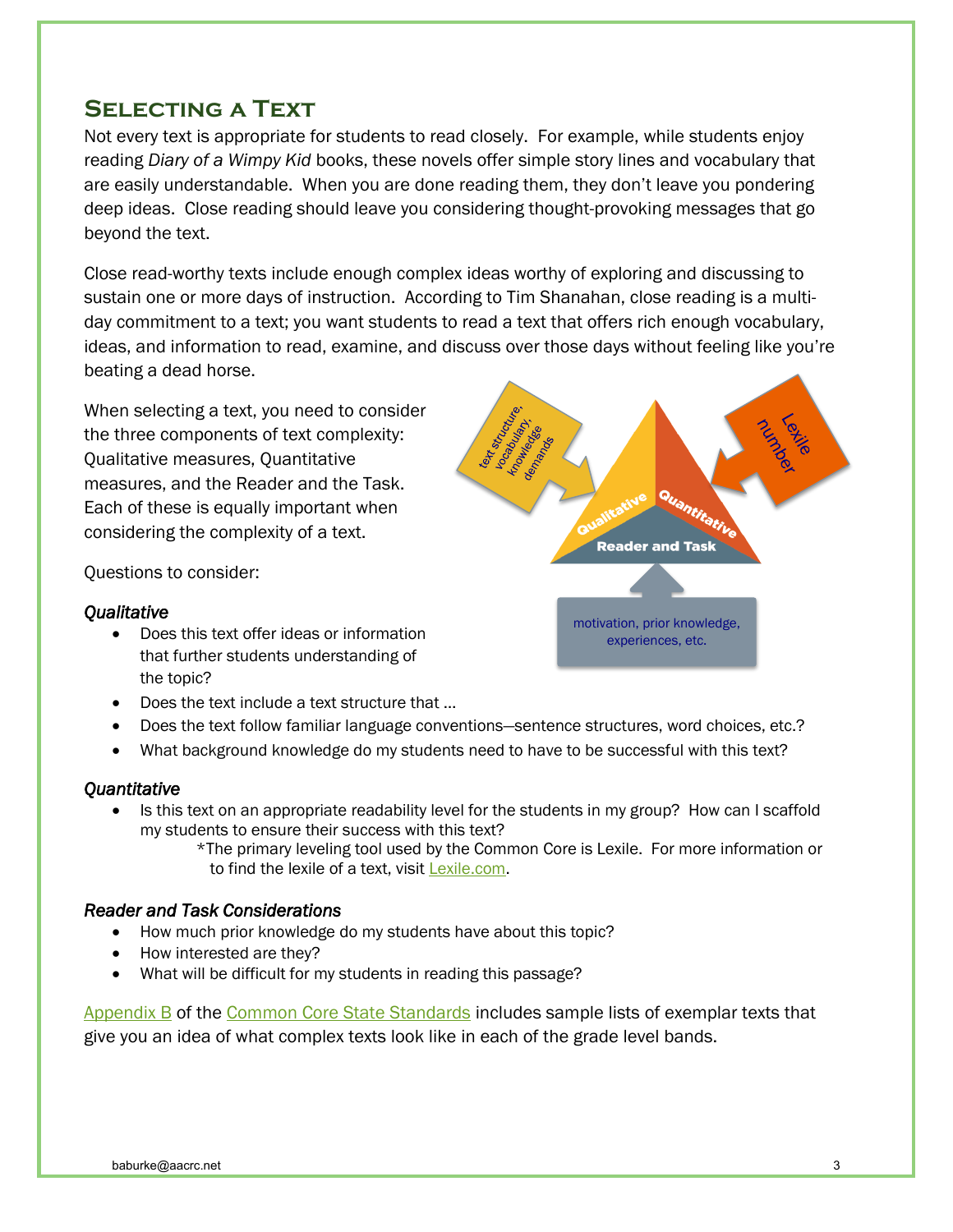# **What Makes Text Complex?**

Close reading should occur with appropriately complex text. There are a number of factors that contribute to text complexity. Teachers should differentiate, or vary, how they approach a text with students depending on the text complexity and students' needs.

- Vocabulary
	- o *Academic and domain-specific terms*
	- o *Tier 2 vocabulary*: high utility complex words that can be used in multiple contexts
- Syntax
	- *Coherence*—Are the events and concepts logically connected and clearly explained?
	- *Unity*—Do the ideas focus on the topic and not include irrelevant or distracting information?
	- *Audience appropriateness*—Does the text match the background knowledge of the target reader?
- Text structures
	- *Description*
	- *Compare and Contrast*
	- *Temporal Sequence*
	- *Cause and Effect*
	- *Problem and Solution*
- Text features
	- *Headings/subheadings*
	- *Signal words*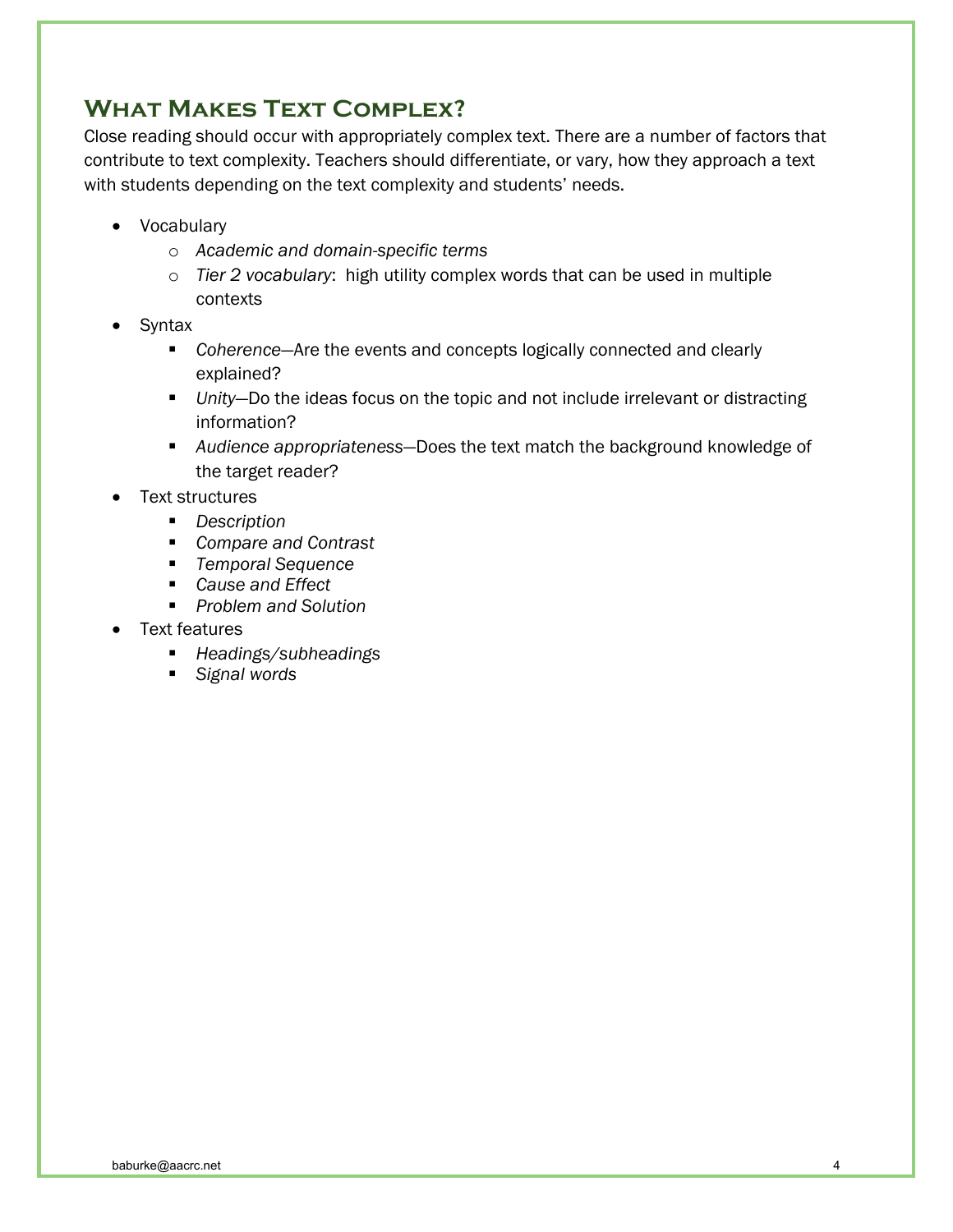# **Steps in Close Reading**

There is no specific sequence in a close read; these steps are meant to generally guide you in crafting a lesson that scaffolds students and focuses on increasingly complex text dependent questions. Begin with questions about the big ideas in the text and gradually ask higher level questions.

#### 1. FIRST READ: KEY IDEAS AND DETAILS

Set the purpose for reading and have students read text as independently as possible. Depending on the text complexity and the readers, the first read may be done independently, as a read aloud/think aloud, or paired or shared reading. The first read should be without building background; students should be integrating their background knowledge with the text as they read. Focus on the key ideas and details in the text, making sure that readers know the main idea, story elements, or key details that the author includes.

*Following the first read, have students Think-Pair-Share to assess what they have gleaned from the text. By listening to students as they share, you can determine the focus of the first read, etc.* 

#### 2. SECOND READ: CRAFT AND STRUCTURE

For a second, close read, select a portion or chunk of the text that is "close read worthy." That is, have students reread a section that includes complex elements or ideas that they should explore to arrive at a deep understanding of the text. After rereading, students discuss the text with partners or in small groups, focusing on the author's craft and organizational patterns. This may include vocabulary choices, text structure or text features that they author included.

*Use a Text Dependent Question to focus or set a purpose for a close rereading. After students share with partners or in small groups, have groups share out with entire class to assess understanding.* 

#### 3. THIRD READ: INTEGRATION OF KNOWLEDGE AND IDEAS

The third close reading of a text should go even deeper, requiring students to synthesize and analyze information from several texts or media. They may record their ideas on sticky notes, graphic organizer, or a thinking sheet.

*Have students journal a response to a Text Dependent Question. Focus the discussion on text evidence.*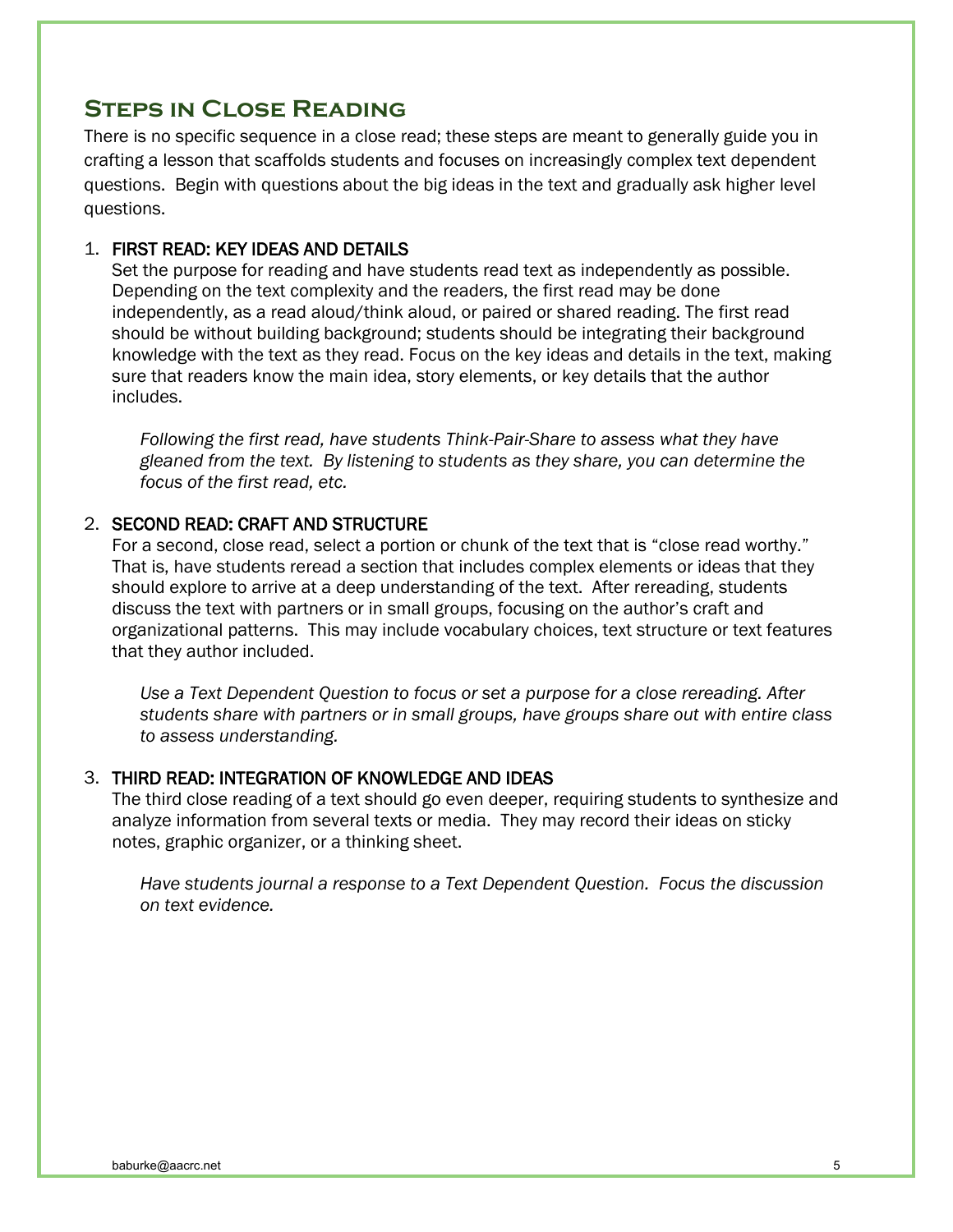# **Scaffolding Students in Close Reading**

While the goal for students is to read complex texts independently, not all students will be able to achieve that immediately. Scaffolding instruction is a model in which the teacher supports students and gradually releases responsibility to the student. Pearson and Gallagher (1983) coined this term based on the 1970's work of Vygotsky. A key model in scaffolding instruction is the Gradual Release of Responsibility. In this model, the teacher begins by modeling, offering students the highest level of support. As instruction continues and the teacher monitors students' learning progress, he/she gradually releases responsibility to the students, guiding students' progress and eventually observing as they practice the skill independently (Pearson and Gallagher, 1983).

Close reading may be scaffolded through these teaching methods:

- *Shared reading*
- *Interactive read aloud*
- *Comprehension Toolkit lessons*
- *QAR*
- *Literature circles*
- *Questioning the author*
- *Reciprocal teaching*
- *Connecting to themes/essential questions*
- *Post-its*
- *Think sheets*
- *Jigsaws*



For students who are struggling, you may support them though a Think-Aloud, reading the text to the students and modeling your thinking as you answer a Text Dependent Question. As students become more proficient in reading, discussing, and analyzing text, you may gradually release the responsibility for reading & thinking to them. The idea is to offer just the right amount of support so that students can be successful.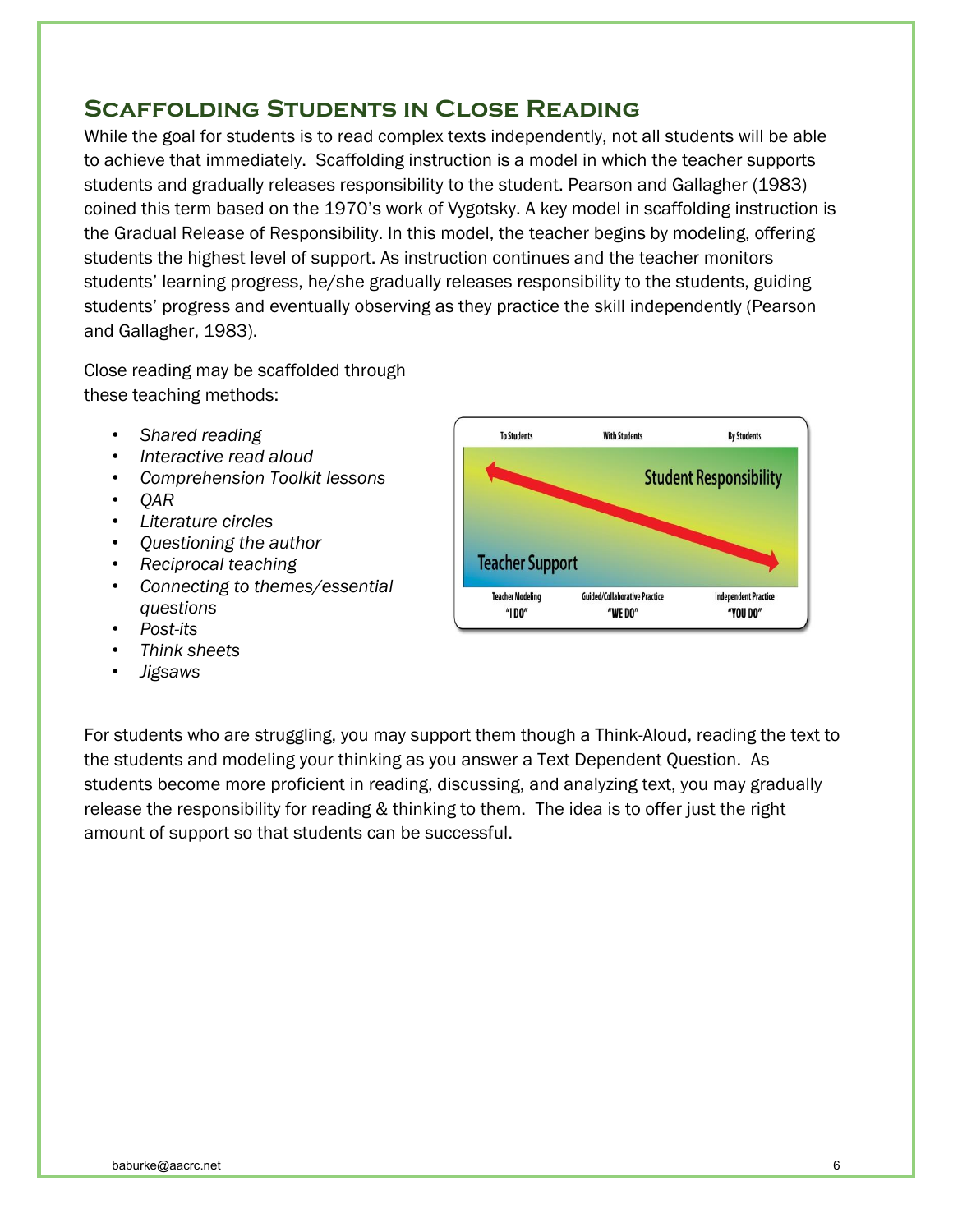| TEMPLATE<br><b>READING</b><br><b>JLOSE</b>                                                                                                                                                                                   |                                                                                                                                                                                                           |  |
|------------------------------------------------------------------------------------------------------------------------------------------------------------------------------------------------------------------------------|-----------------------------------------------------------------------------------------------------------------------------------------------------------------------------------------------------------|--|
| Teacher:                                                                                                                                                                                                                     | Date:<br>Grade:                                                                                                                                                                                           |  |
| Focus chunk/portion for close read<br>Text (worthy of a close read):<br>(photocopy or mark section)                                                                                                                          | Students read text (*Do not activate prior knowledge or use pre-reading<br>FIRST READ (Key Ideas & Details)<br>activities)<br>Steps<br>$\frac{1}{2}$                                                      |  |
| Audience Appropriateness<br>Complex ideas that require close reading<br>Ocherence<br>$\Box$<br>Structure<br><b>Features</b><br>Text<br>Iext<br>$\Box$<br>Vocabulary<br>Syntax<br>$\Box$                                      | Think-Pair-Share to check understanding (Use to focus close reading.)                                                                                                                                     |  |
| S,<br>Select 2-3 high cognitive level questions that will require students<br>use the author's words. Prompt to use text evidence. (These can<br>correspond to the three steps in the lesson.)<br>Text-Dependent Question(s) | Reread selected chunk focusing on text dependent question<br>Independent Reading Read Aloud, Think Aloud, Shared, Paired,<br>SECOND READ (Craft & Structure)<br>$\overline{\mathcal{N}}$                  |  |
| <b>CCSS</b><br>$\dot{+}$                                                                                                                                                                                                     | Students use pencils, post-it or highlighters to mark text<br>portions of text that will aid in citing text based evidence<br>Discuss in small and whole group                                            |  |
| CCSS<br>$\overline{\mathbf{N}}$                                                                                                                                                                                              | Modes: independent, shared, paired reading; read aloud/ think aloud<br>Reread selected chunk focusing on text dependent question<br>THIRD READ (Integration of Knowledge and Ideas)<br>$\dot{\infty}$     |  |
| CCSS<br>$\dot{\mathbf{c}}$                                                                                                                                                                                                   | Students use pencils, post-it or highlighters to mark text<br>portions of text that will aid in citing text based evidence<br>Journaling with text dependent question<br>Discuss in small and whole group |  |
| baburke@aacrc.net                                                                                                                                                                                                            |                                                                                                                                                                                                           |  |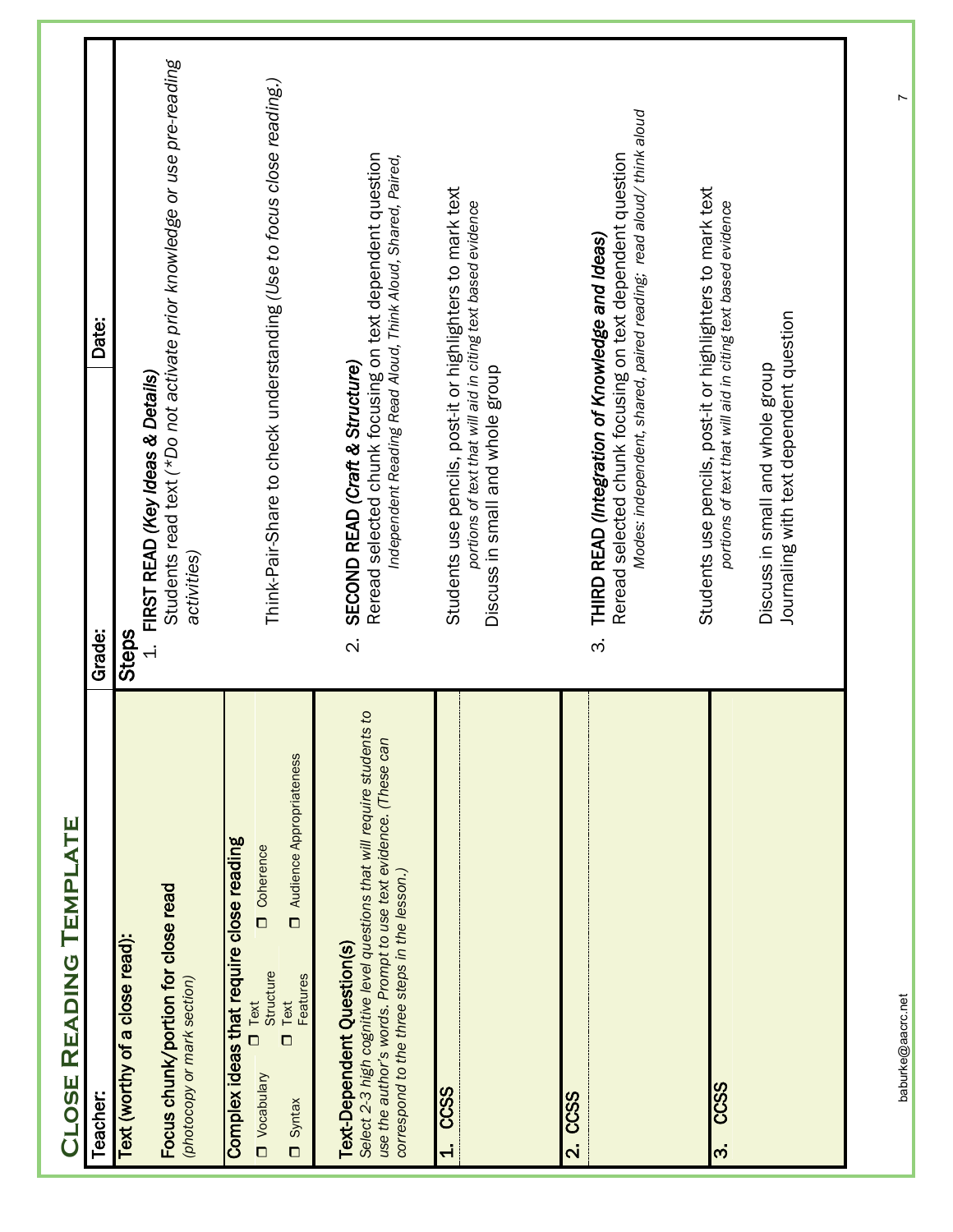| LESSON<br><b>SAMPLE</b><br>CLOSE READING                                                                                                                                                                                  |                                                                                                                                                                                                                                                                             |                                                                         |
|---------------------------------------------------------------------------------------------------------------------------------------------------------------------------------------------------------------------------|-----------------------------------------------------------------------------------------------------------------------------------------------------------------------------------------------------------------------------------------------------------------------------|-------------------------------------------------------------------------|
| Teacher: BB                                                                                                                                                                                                               | S<br>Grade:                                                                                                                                                                                                                                                                 | Date:                                                                   |
| Focus chunk/portion for close read<br>Text (worthy of a close read):<br>(photocopy or mark section)<br>Spelunking                                                                                                         | FIRST READ (Key Ideas & Details)<br>activities)<br><b>Steps</b><br>$\overline{a}$                                                                                                                                                                                           | Students read text (*Do not activate prior knowledge or use pre-reading |
| Audience Appropriateness<br>Complex ideas that require close reading<br>Ocherence<br>Structure<br>Features<br>$I$ Text<br>Text<br>$\Box$<br>Vocabulary<br>Syntax<br>$\Box$                                                | Set purpose: Read to find out what spelunking is.                                                                                                                                                                                                                           | Think-Pair-Share to check understanding (Use to focus close reading.)   |
| Select 2-3 high cognitive level questions that will require students to<br>use the author's words. Prompt to use text evidence. (These can<br>correspond to the three steps in the lesson.)<br>Text-Dependent Question(s) | Reread selected chunk focusing on text dependent question<br>Tell your partner what someone does when they spelunk.<br>Model finding text evidence to answer question # 2.<br>SECOND READ (Craft & Structure)<br>$\overline{\mathcal{N}}$                                   | Independent Reading Read Aloud, Think Aloud, Shared, Paired,            |
| Tell what people do and see when they go spelunking.<br>CCSS RI.1<br>$\dot{+}$                                                                                                                                            | Students work with partners to find text evidence to answer question # 2; share<br>Students use pencils, post-it or highlighters to mark text<br>portions of text that will aid in citing text based evidence<br>Discuss in small and whole group<br>responses and discuss. |                                                                         |
| How did the author organize this text? How do you know?<br><b>CCSS RI. 1</b><br>$\overline{\mathbf{N}}$                                                                                                                   | Reread selected chunk focusing on text dependent question<br>THIRD READ (Integration of Knowledge and Ideas)<br>Discuss, model and guide students to answer question # 3.<br>$\dot{\mathfrak{G}}$                                                                           | Modes: independent, shared, paired reading; read aloud/ think aloud     |
|                                                                                                                                                                                                                           | Students use pencils, post-it or highlighters to mark text<br>portions of text that will aid in citing text based evidence                                                                                                                                                  |                                                                         |
| Find evidence in the text that the author thinks spelunking is<br>$\overline{\mathbf{z}}$<br><b>CCSS</b><br>exciting.<br>က                                                                                                | Model crafting a journal entry citing text evidence to answer question # 2.<br>Journaling with text dependent question<br>Discuss in small and whole group                                                                                                                  |                                                                         |
|                                                                                                                                                                                                                           |                                                                                                                                                                                                                                                                             |                                                                         |

baburke@aacrc.net 8baburke@aacrc.net

 $\infty$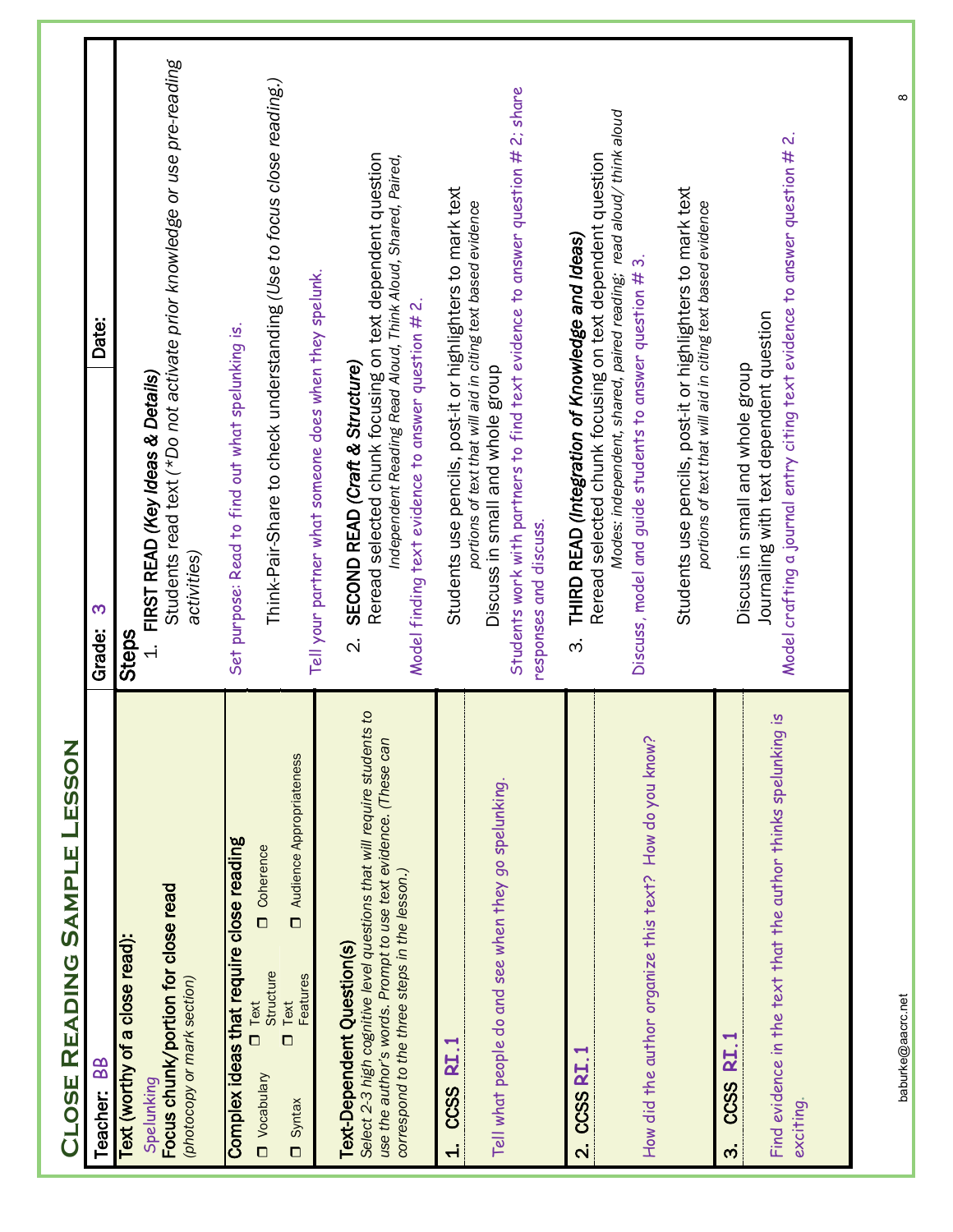# Spelunking

#### *by B. Wilkins*

Spelunking is the exciting sport of cave exploration that can be enjoyed by all ages. When you explore caves, you can appreciate the wonders of our world beneath the earth.

Many caves can maintain a steady non-fluctuating temperature that is comfortable year-round because caves are underground and not subject to air temperatures and the sun. So, spelunkers can experience adventures at any time of the year.

#### Cave Formation

Caves are formed over thousands of years through a very slow process. As it rains, rain droplets absorb small amounts of carbon dioxide. The droplets gather more carbon dioxide as they move through soil. Water mixed with carbon dioxide becomes an acid solution, which makes holes and channels in rocks. Over thousands of years, caves are formed.

#### Natural Beauty

As caves are formed, they develop breathtaking columns which reach from the ceiling to the floor or from the floor to the ceiling. The icicle-shaped rocks that hang down from the ceiling are called stalactites (stal ACK tites). The icicle-shaped rocks that push up from the café floor are called stalagmites (stal AG mites).

Generally, the dark colored stalactites and stalagmites are considered to be dead and the light colored ones are living. "Dead" simply means that they are no longer receiving a



**Stalagmites push up with all their "mite" from the floor, while stalactites hold onto the ceiling really "tite."**

growth source. Scientists believe that it takes nearly a thousand years for a stalactite to grow. Formations made from a dripstone deposit in the cavern are said to grow one inch every 100 years. You can also find calcite crystals in caves.

## The Cave Habitat

If you like creepy crawlies, you will love exploring in caves. You can expect to see bats as well as cave crickets, spiders, and algae. Most bats are only about four inches or smaller from head to tail. Bats can sleep for five days and leave the cave for one day to find food. The bats are harmless and will not attack people as the movies suggest.

## Spelunking Dangers

Spelunkers should always travel with someone who is familiar with the cave in which they are traveling. In the winding maze of cave tunnels, it is easy to lose the way.

Also, deadly gases which are colorless and odorless may be present and are undetectable to spelunkers. Special equipment can be purchased that will detect harmful gases.

If you are a risk-taker who craves adventure, spelunking is for you!

# Spelunking Rules

- Never go alone.
- Go with someone who is familiar with the cave.
- Tell someone where you are going, and when you expect to return.
- Take at least 3 sources of light per person (flashlights, carbide lamps, candles, etc.).
- Wear proper hiking shoes.
- Dress in clothing that can protect the skin from cuts, bites, and scrapes.
- Do not go into caves when it is raining, or when it might rain. Caves can flood in a short time.
- Carry plenty of water and snacks.
- Bring something to mark your path, such as rope, chalk, or string.
- Mark your path clearly and frequently.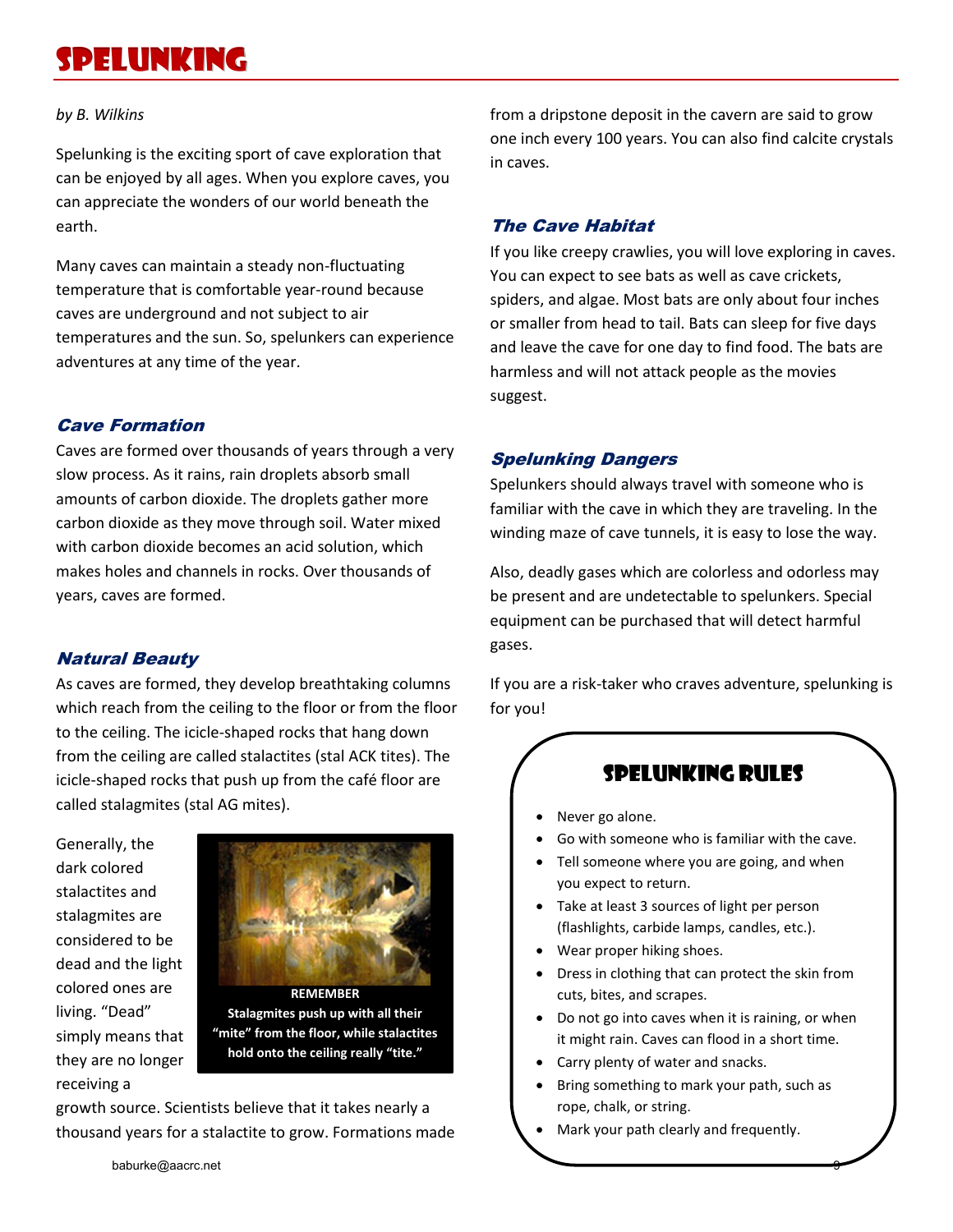| TEXT DEPENDENT QUESTIONS                                                                                                                                                                                                                                                                                                                                                                     |                                                                                                                                                                                                                                                                                                                                                                                                                                                                                 |
|----------------------------------------------------------------------------------------------------------------------------------------------------------------------------------------------------------------------------------------------------------------------------------------------------------------------------------------------------------------------------------------------|---------------------------------------------------------------------------------------------------------------------------------------------------------------------------------------------------------------------------------------------------------------------------------------------------------------------------------------------------------------------------------------------------------------------------------------------------------------------------------|
| the Common Core State Standards. They require<br>Text Dependent Questions are a critical element in<br>fact, a text dependent question cannot be answered<br>To craft effective text dependent questions, you must<br>students to dig deeply into the text to answer them. In<br>without using the text; background knowledge and prior<br>experiences should not be included or considered. | Effective Text Dependent Questions require students to go back to the text<br>are sample questions for each CCSS Standard, sorted by category (Key Ideas<br>Standard 10 focuses on the depth and breadth of the texts that students read<br>in order to answer them. Add a cue to direct students back to the text to<br>and Details, Craft and Structure, Integration of Knowledge and Ideas).<br>and is addressed continuously in reading instruction.<br>Revisiting the Text |
| read and understand the text thoroughly. As you plan a<br>lesson, begin with the end in mind: what do you want students to be able to<br>al response.<br>know and do as a result of the lesson? This may be a written or or                                                                                                                                                                  | the end of your Text Dependent Question. Questions like "You just read<br>about dog. Tell about a time you played with a dog."                                                                                                                                                                                                                                                                                                                                                  |
| Ask text dependent questions as part of a close reading routine. After an<br>initial reading, encourage students to go back to the text to find details in the<br>over several<br>text to support their answers. Reread the text several times<br><b>Close Reading Routine</b><br>days:                                                                                                      | Try one of these cues after a Text Dependent<br><b>Question:</b>                                                                                                                                                                                                                                                                                                                                                                                                                |
| ð<br>First Read-focus on most important<br>Third Read-focus on what the text<br>means to the reader and how it connects<br>Second Read-focus on how the text<br>elements of a text (Key Ideas and Details)<br>to other experiences (Integration<br>works (Craft and Structure)<br>Knowledge and Ideas)                                                                                       | Be sure to include specific words and phrases from the text<br>Use specific words or details from the text or illustrations to<br>· Remember to use textual evidence to support your ideas.<br>. Remember to use words and phrases from the text to<br>Be sure to include specific evidence from the text to<br>to support your opinion.<br>prove your answer.<br>support your ideas.<br>support your ideas                                                                     |
| Standard I requires students to be able quote accurately and appropriately.<br>That is, they have to select the right information to support their answer. In<br>to quote an<br>addition, students should be able to use proper punctuation<br>Quote Accurately<br>original text.                                                                                                            | . What words and phrases did the author use that led you to<br>Inferences should be supported by text.<br>What in the text helped you to know?<br>your answer?                                                                                                                                                                                                                                                                                                                  |
| The question stems on the following pages are samples of the types of<br>text. There<br>questions that require students to revisit and use information in a<br>Question Stems                                                                                                                                                                                                                |                                                                                                                                                                                                                                                                                                                                                                                                                                                                                 |
| baburke@aacrc.net                                                                                                                                                                                                                                                                                                                                                                            | $\tilde{=}$                                                                                                                                                                                                                                                                                                                                                                                                                                                                     |

baburke@aacrc.net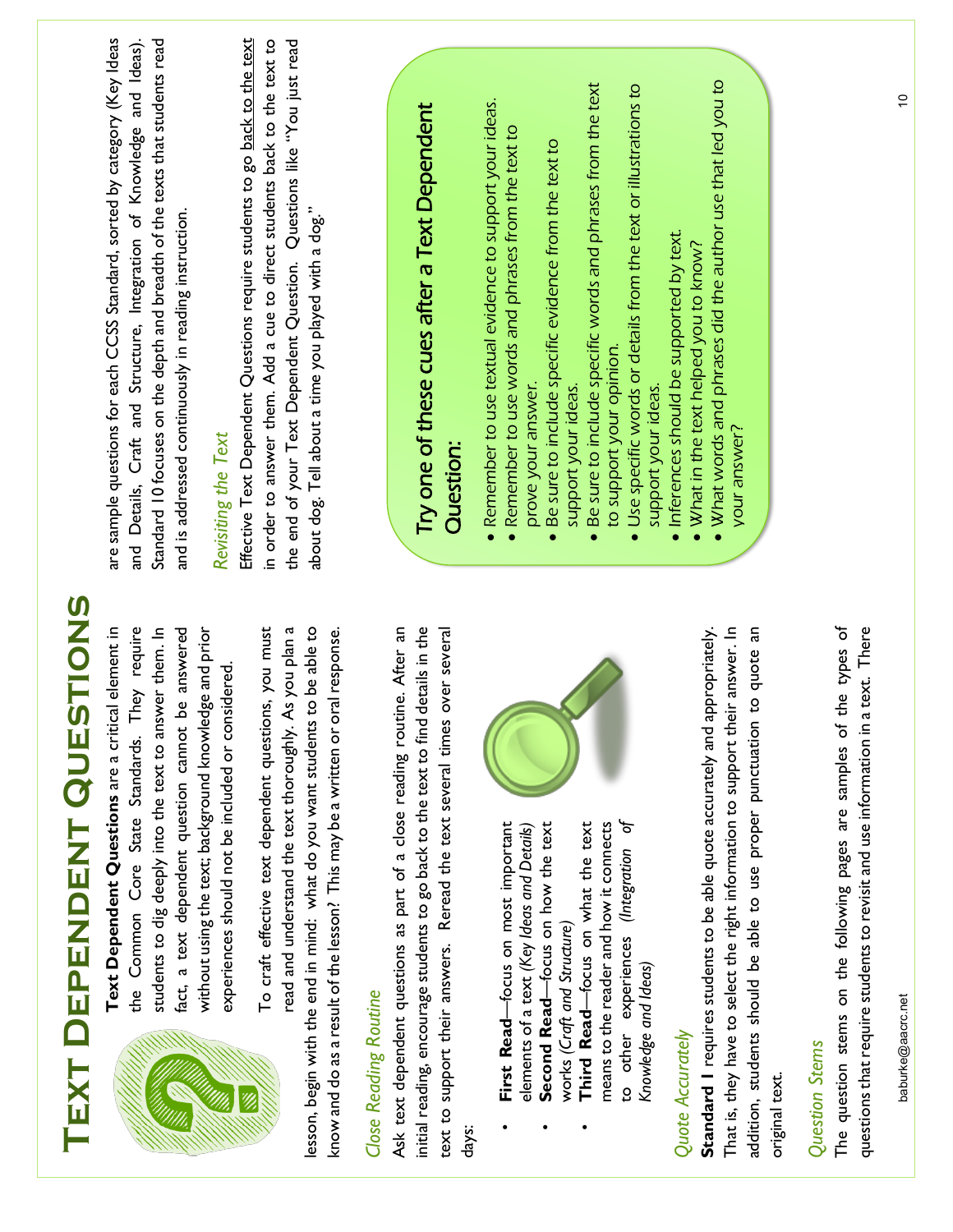| ı<br>۰<br>Í<br>h<br>C<br>L,<br>Þ<br>١<br>$\overline{\phantom{a}}$ |  |
|-------------------------------------------------------------------|--|
|                                                                   |  |
|                                                                   |  |
|                                                                   |  |
|                                                                   |  |
|                                                                   |  |
|                                                                   |  |
|                                                                   |  |
|                                                                   |  |
|                                                                   |  |
|                                                                   |  |
|                                                                   |  |
|                                                                   |  |
|                                                                   |  |
|                                                                   |  |
|                                                                   |  |
|                                                                   |  |
|                                                                   |  |
|                                                                   |  |
|                                                                   |  |
|                                                                   |  |
|                                                                   |  |
|                                                                   |  |
|                                                                   |  |
|                                                                   |  |
|                                                                   |  |
|                                                                   |  |
|                                                                   |  |

|                                                          | Key Ideas and Details                                    |                                                         |
|----------------------------------------------------------|----------------------------------------------------------|---------------------------------------------------------|
| I. Read closely to determine what the text               | 2. Determine central ideas or themes of a                | 3. Analyze how and why individuals,                     |
| says explicitly and to make logical                      | text and analyze their development;                      | events, and ideas develop and interact                  |
| inferences from it; cite specific textual                | summarize the key supporting details and                 | over the course of a text.                              |
| evidence when writing or speaking to                     | ideas.                                                   |                                                         |
| support conclusions drawn from the text.                 |                                                          |                                                         |
| • What are the key ideas in this $text{tory?}$           | Retell the story.                                        | · Identify characters, setting, major events,           |
| • What can you infer from the title, headings,           | What is the story or article beginning to be             | • Explain key details that support the author's         |
| and anecdotes in this book?                              | about?                                                   | message.                                                |
| Who was the most important character in the<br>$\bullet$ | What is the theme of the story?                          | Compare and contrast (characters, setting,<br>$\bullet$ |
| story? What makes                                        | What message was the author trying to share?             | events, etc.).                                          |
| . Who, what, where, when, how questions                  | What could the main character have learned               | interact in this<br>and<br>Explain how<br>$\bullet$     |
| • What key details help support the main idea of         | that I could also learn?                                 | story.                                                  |
|                                                          |                                                          | • Describe how (name of character) respond to           |
| • What key details and/or examples support the           | What was a moral or lesson in the story?                 | (major event and/or challenge)                          |
| main idea of                                             | Summarize the text.                                      | Explain how (name of character) changed in<br>$\bullet$ |
| $\bullet$ What have you learned from this [text]?        | Retell the (fables, folk tales from diverse<br>$\bullet$ | the story.                                              |
|                                                          | cultures).                                               | think about<br>• Why does                               |
|                                                          | What is the main idea of this text?<br>$\bullet$         | feel about<br>· How does                                |
|                                                          | What are the 2 or more main ideas in this<br>$\bullet$   | show persistence (or<br>• How does                      |
|                                                          | text?                                                    | other character trait) in                               |
|                                                          | What key supporting details did the author<br>$\bullet$  | • How does this help the reader learn more              |
|                                                          | cite?                                                    | 's character?<br>about <sub>_</sub>                     |
|                                                          |                                                          | • What can we infer about the characters                |
|                                                          |                                                          | and<br>a                                                |
|                                                          |                                                          | • What do readers learn about the family's              |
|                                                          |                                                          | relationship from this section?                         |
|                                                          |                                                          | 's conversation with<br>• What does                     |
|                                                          |                                                          | reveal?                                                 |
|                                                          |                                                          | • What event did the author include to show             |
|                                                          |                                                          | the reader                                              |
|                                                          |                                                          | • Describe connections between                          |
|                                                          |                                                          | · Explain relationships or interactions between 2       |
|                                                          |                                                          | or more (individuals, events, ideas, concepts)          |
|                                                          |                                                          | in this text based on specific information in it.       |
|                                                          |                                                          | • Explain the procedures described in this              |
|                                                          |                                                          | article.                                                |

baburke@aacrc.net 11 baburke@aacrc.net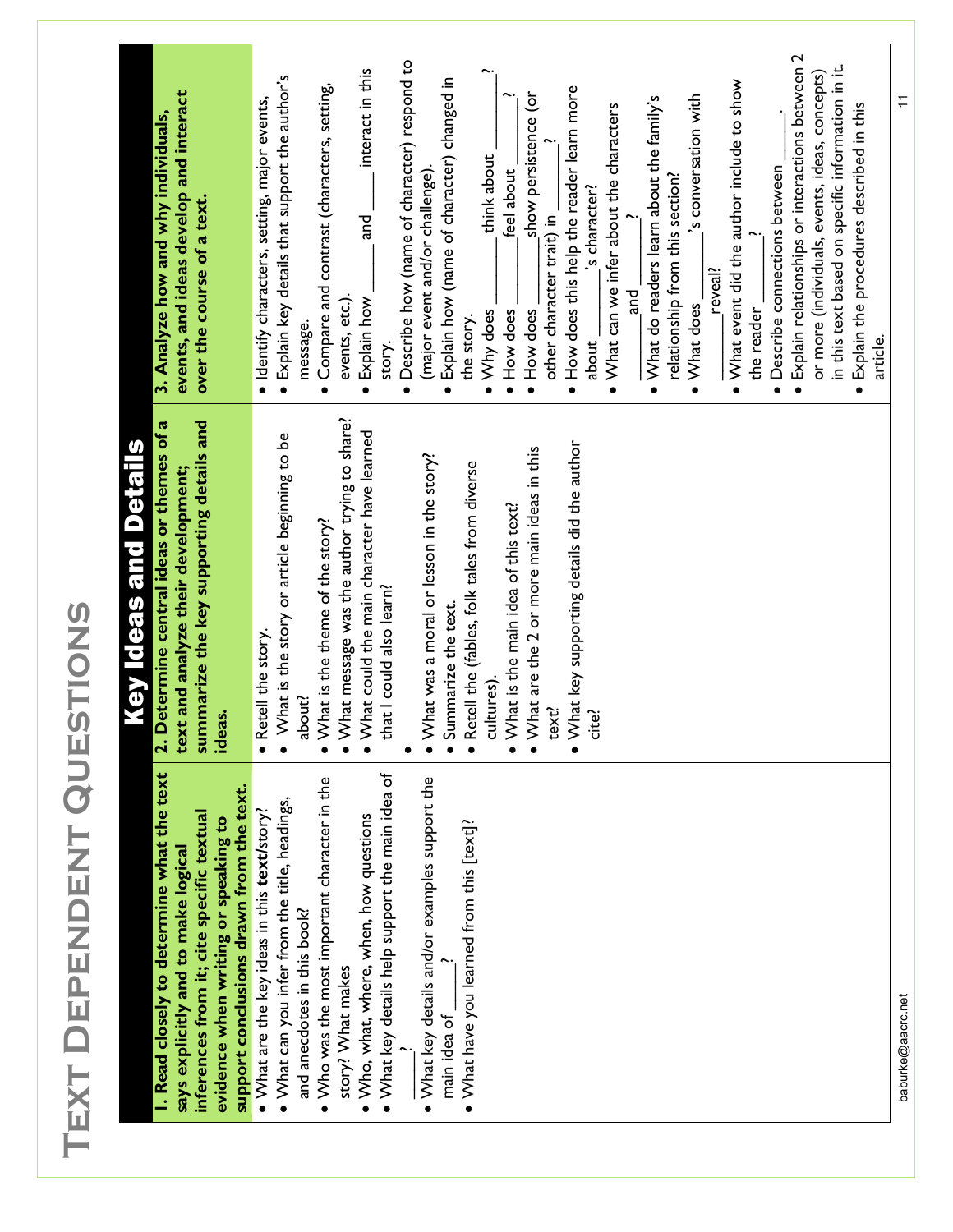| í<br>I                   |
|--------------------------|
| ı<br>I                   |
|                          |
|                          |
| ı<br>b<br>Í              |
|                          |
|                          |
|                          |
|                          |
| I                        |
|                          |
| Þ                        |
| 1                        |
|                          |
|                          |
| Þ                        |
| ı                        |
|                          |
|                          |
|                          |
|                          |
|                          |
|                          |
|                          |
|                          |
| $\overline{\phantom{0}}$ |
|                          |

| 4. Interpret words and phrases as they are |
|--------------------------------------------|
| used in a text, including determining      |
| technical, connotative, and figurative     |
| meanings, and analyze how specific word    |
| choices shape meaning or tone.             |

- What does (word or phrase from the story, What does (word or phrase from the story, What does *Herculean* (or other Mythology • What does Herculean (or other Mythology figurative language, sensory word,) mean? figurative language, sensory word,) mean? 0
	- Describe how words and phrases (regular • Describe how words and phrases (regular vocabulary) mean in this story? vocabulary) mean in this story?
- supply rhythm and meaning in a story, poem supply rhythm and meaning in a story, poem beats, alliteration, rhymes, repeated lines) beats, alliteration, rhymes, repeated lines) or song
- What kind of text is this? (poem, drama, prose, What kind of text is this? (poem, drama, prose, etc.) How do you know? etc.) How do you know? .
	- Explain the meaning of (general academic • Explain the meaning of (general academic vocabulary word). vocabulary word).
- Explain what (domain/content specific word) · Explain what (domain/content specific word) means. means.
- Which words really call our attention here? . Which words really call our attention here? What do we notice as we reread them? What do we notice as we reread them?
- . How does the author's choice of words, the How does the author's choice of words, the tone of the language, illuminate the author's tone of the language, illuminate the author's point of view on the topic? point of view on the topic?

# **Craft and Structure** Craft and Structure

**6. Assess how point of view or purpose shapes the content and style of a text.**

shapes the content and style of a text.

6. Assess how point of view or purpose

5. Analyze the structure of texts, including **5. Analyze the structure of texts, including larger portions of the text (e.g., a section,**  larger portions of the text (e.g., a section, **chapter, scene, or stanza) relate to each**  how specific sentences, paragraphs, and **how specific sentences, paragraphs, and**  chapter, scene, or stanza) relate to each other and the whole. **other and the whole.**

• What was the (problem, solution)? What was the (problem, solution)?

. From what point of view is this story told? From what point of view is this story told? . Who is narrating the story? How do we know? Who is narrating the story? How do we know? • Through whose eyes did you see this story? Through whose eyes did you see this story? . Read (two or more accounts of the same Read (two or more accounts of the same event/topic). Analyze the information the

- How do (series of chapters, scenes, stanzas) fit • How do (series of chapters, scenes, stanzas) fit together to provide overall structure in this together to provide overall structure in this text?
- What text structure did the author use in this What text structure did the author use in this text?

authors present.

authors present.

event/topic). Analyze the information the

• What similarities and/or differences are there What similarities and/or differences are there in (titles of two texts on similar topics)? . How does the author feel about (topic)? How does the author feel about (topic)?

in (titles of two texts on similar topics)?

. How did the graphics help you understand the How did the graphics help you understand the

section about  $\qquad$  ?

section about

.

Distinguish between information provided by

Distinguish between information provided by

pictures and words in the text.

pictures and words in the text.

. How does your own point of view compare to How does your own point of view compare to

the author of  $\sqrt{ }$ 

the author of

- What kind of text is this? (story, article, etc.) What kind of text is this? (story, article, etc.)
- Look back at the text and see if you can divide Look back at the text and see if you can divide it into parts. What parts does the author it into parts. What parts does the author include?
- Describe the story structure, including • Describe the story structure, including beginning, middle, and ending beginning, middle, and ending
- Describe the (action, setting) in the story. Describe the (action, setting) in the story.
- Explain the (structure elements: verse, rhythm, Explain the (structure elements: verse, rhythm, meter of this poem). meter of this poem).
	- characters, settings, descriptions, dialogue, characters, settings, descriptions, dialogue, Explain the (structure elements: cast of • Explain the (structure elements: cast of stage directions) of this drama/play.
- hadn't  $\bullet$  What might have happened if \_\_\_\_\_\_\_ hadn't stage directions) of this drama/play.  $\bullet$  What might have happened if  $\_$ happened first?
- How did the author organize the ideas in the . How did the author organize the ideas in the (article, book, etc.)? (article, book, etc.)? happened first?
- Explain how you know that the author used a Explain how you know that the author used a
- text structure. \_\_\_\_\_ text structure.
- What text structure did the author use?  $\bullet$  What text structure did the author use?  $\bullet$

# baburke@aacrc.net 12 baburke@aacrc.net